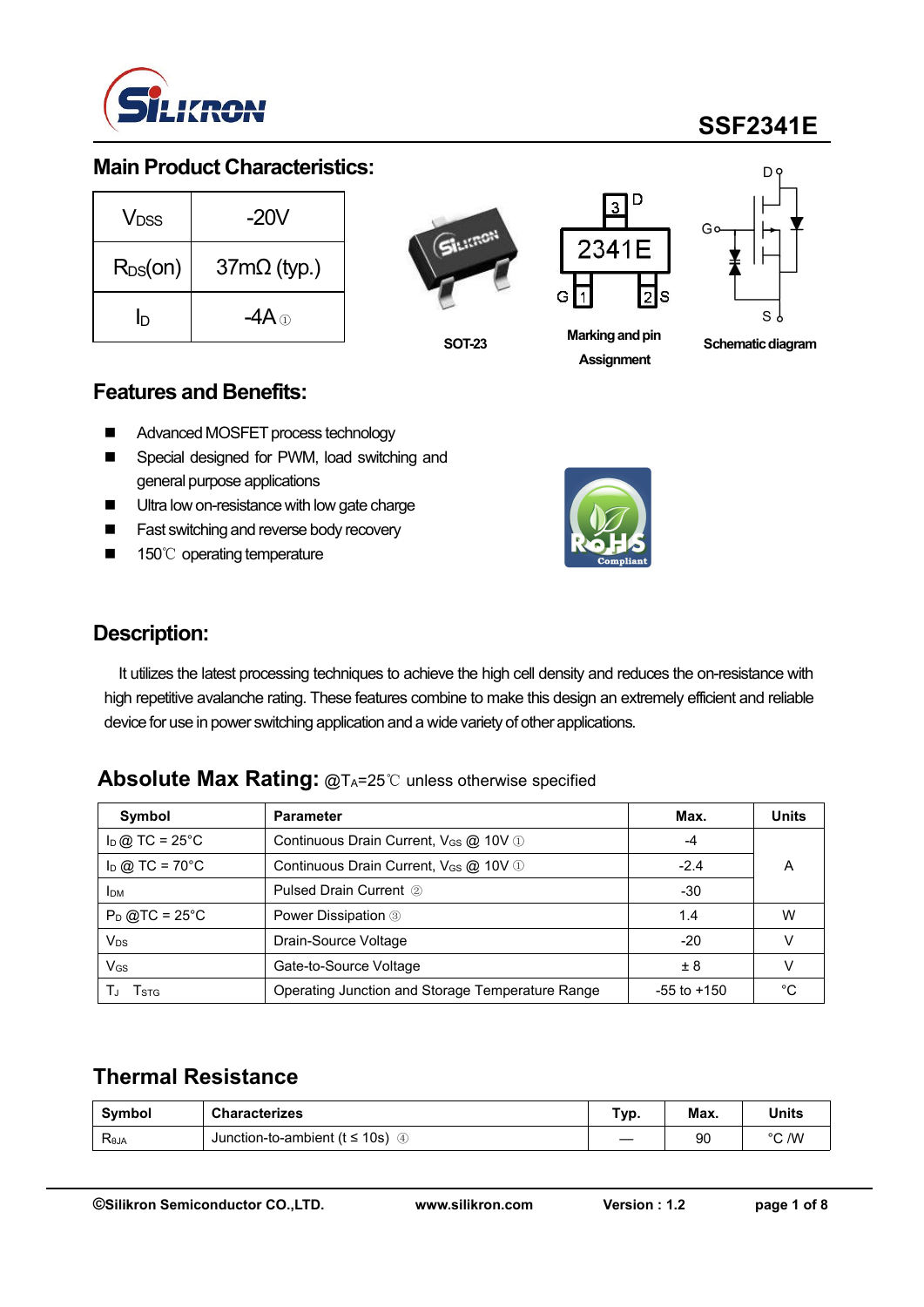

| Symbol                     | <b>Parameter</b>                     | Min.   | Typ.                     | Max.            | <b>Units</b> | <b>Conditions</b>                      |
|----------------------------|--------------------------------------|--------|--------------------------|-----------------|--------------|----------------------------------------|
| $V_{(BR)DSS}$              | Drain-to-Source breakdown voltage    | $-20$  |                          |                 | V            | $V_{GS} = 0V$ , $I_D = -250\mu A$      |
|                            |                                      | —      | 37                       | 43              |              | $V_{GS} = -4.5V, I_D = -4A$            |
| $R_{DS(on)}$               | Static Drain-to-Source on-resistance |        | 45                       | 54              | $m\Omega$    | $V_{GS} = -2.5V, I_D = -4A$            |
|                            |                                      | $-0.3$ | $\overline{\phantom{0}}$ | $-1.0$          | $\vee$       | $V_{DS} = V_{GS}$ , $I_D = -250 \mu A$ |
| $V_{GS(th)}$               | Gate threshold voltage               | —      | $-0.44$                  |                 |              | $T_J = 125$ °C                         |
|                            |                                      |        |                          | $-1$            |              | $V_{DS}$ = -16V, $V_{GS}$ = 0V         |
| <b>l</b> <sub>DSS</sub>    | Drain-to-Source leakage current      |        |                          | -50             | μA           | $T_J = 125^{\circ}C$                   |
|                            | Gate-to-Source forward leakage       |        |                          | 10 <sup>°</sup> |              | $V_{GS} = 8V$                          |
| <b>I</b> GSS               |                                      |        |                          | $-10$           | μA           | $V_{GS} = -8V$                         |
| $\mathsf{Q}_{\texttt{g}}$  | Total gate charge                    |        | 10                       | —               |              | $I_D = -4A$ ,                          |
| $Q_{gs}$                   | Gate-to-Source charge                |        | 0.77                     |                 | nC           | $V_{DS} = -10V$ ,                      |
| $\mathsf{Q}_{\mathsf{gd}}$ | Gate-to-Drain("Miller") charge       |        | 3.5                      |                 |              | $V_{GS} = -4.5V$                       |
| $t_{d(on)}$                | Turn-on delay time                   | —      | 10 <sup>°</sup>          |                 |              |                                        |
| $t_{r}$                    | Rise time                            | —      | 8.6                      | —               |              | $V_{GS} = -4.5V$ , $V_{DS} = -10V$ ,   |
| $t_{d(\text{off})}$        | Turn-Off delay time                  |        | 29                       | —               | ns           | $R_{GEN} = 3\Omega$ ,                  |
| $t_f$                      | Fall time                            |        | 13                       |                 |              |                                        |
| $C$ <sub>iss</sub>         | Input capacitance                    |        | 939                      | —               |              | $V_{GS} = 0V$ ,                        |
| $C_{\rm oss}$              | Output capacitance                   |        | 130                      | —               | pF           | $V_{DS} = -10V,$                       |
| C <sub>rss</sub>           | Reverse transfer capacitance         |        | 111                      |                 |              | $f = 1$ MHz                            |

# **Electrical Characterizes** @TA=25℃ unless otherwise specified

## **Source-Drain Ratings and Characteristics**

| Symbol                     | <b>Parameter</b>                 | Min. | Typ.    | Max.   | <b>Units</b> | <b>Conditions</b>                                                               |
|----------------------------|----------------------------------|------|---------|--------|--------------|---------------------------------------------------------------------------------|
|                            | <b>Continuous Source Current</b> |      |         | $-4$   | A            | MOSFET symbol<br>D <sub>9</sub>                                                 |
| <sub>ls</sub>              | (Body Diode) ①                   |      |         |        |              | showing<br>the<br>$\stackrel{\circ}{\downarrow}$ $\stackrel{\circ}{\downarrow}$ |
|                            | <b>Pulsed Source Current</b>     |      |         | $-30$  | A            | integral reverse                                                                |
| <b>I</b> sm                | (Body Diode)                     |      |         |        |              | p-n junction diode.                                                             |
| $\mathsf{V}_{\mathsf{SD}}$ | Diode Forward Voltage            |      | $-0.76$ | $-1.0$ | V            | $IS=1A, VGS=0V$                                                                 |
| trr                        | Reverse Recovery Time            |      | 8.7     |        | ns           | $TJ = 25^{\circ}C$ , IF =-4A,                                                   |
| Qrr                        | Reverse Recovery Charge          |      | 2.3     |        | nC           | $di/dt = 100A/\mu s$                                                            |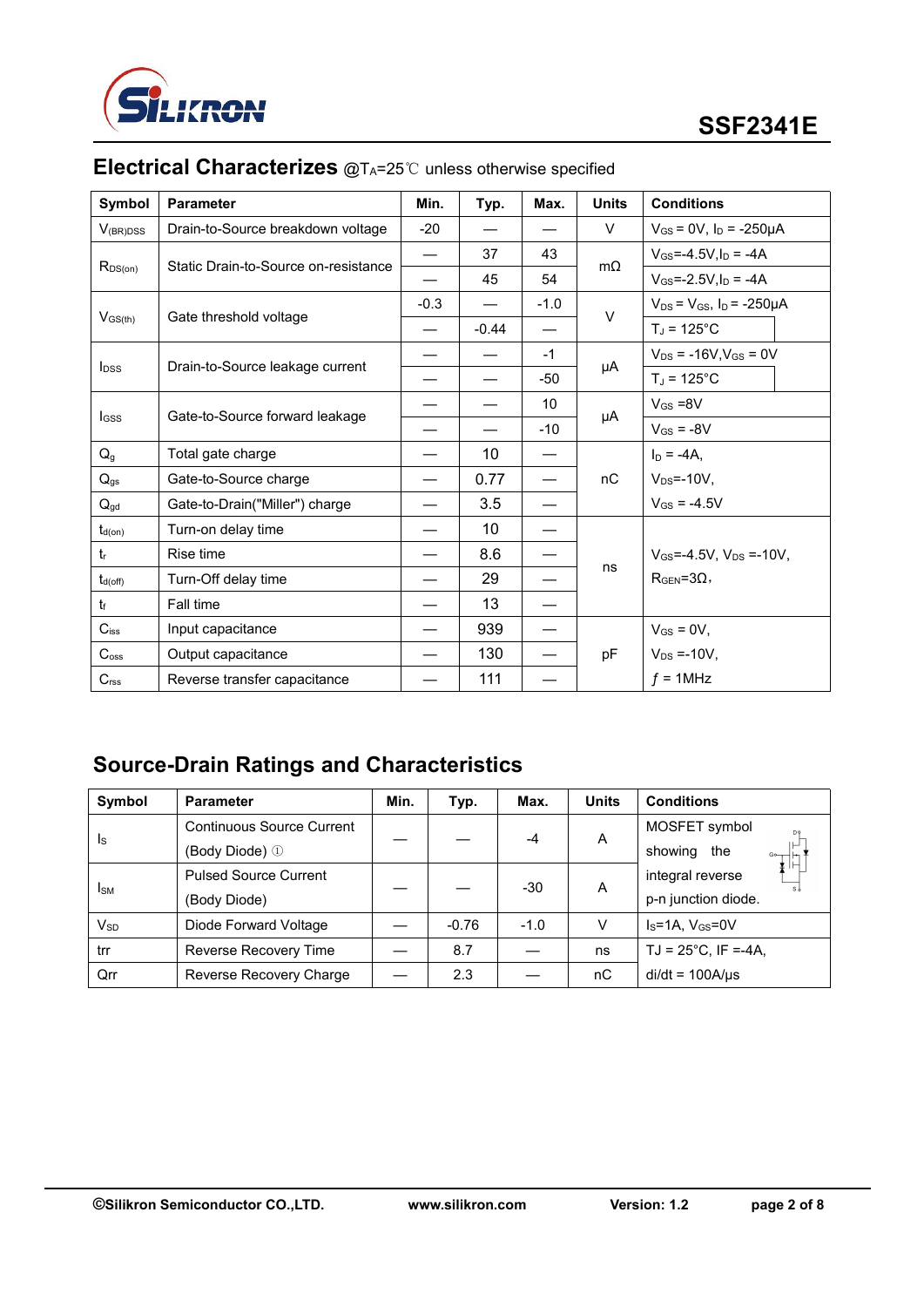

### **Test Circuits and Waveforms**



**Switching Time Test Circuit:**

**Switch Waveforms:**



### **Notes:**

- ①Calculated continuous current based on maximum allowable junction temperature.
- ②Repetitive rating; pulse width limited by max. junction temperature.
- ③The power dissipation PD is based on max. junction temperature, using junction-to-case thermal resistance.
- ④The value of RθJA is measured with the device mounted on 1 in 2 FR-4 board with 2oz. Copper, in a still air environment with TA =25°C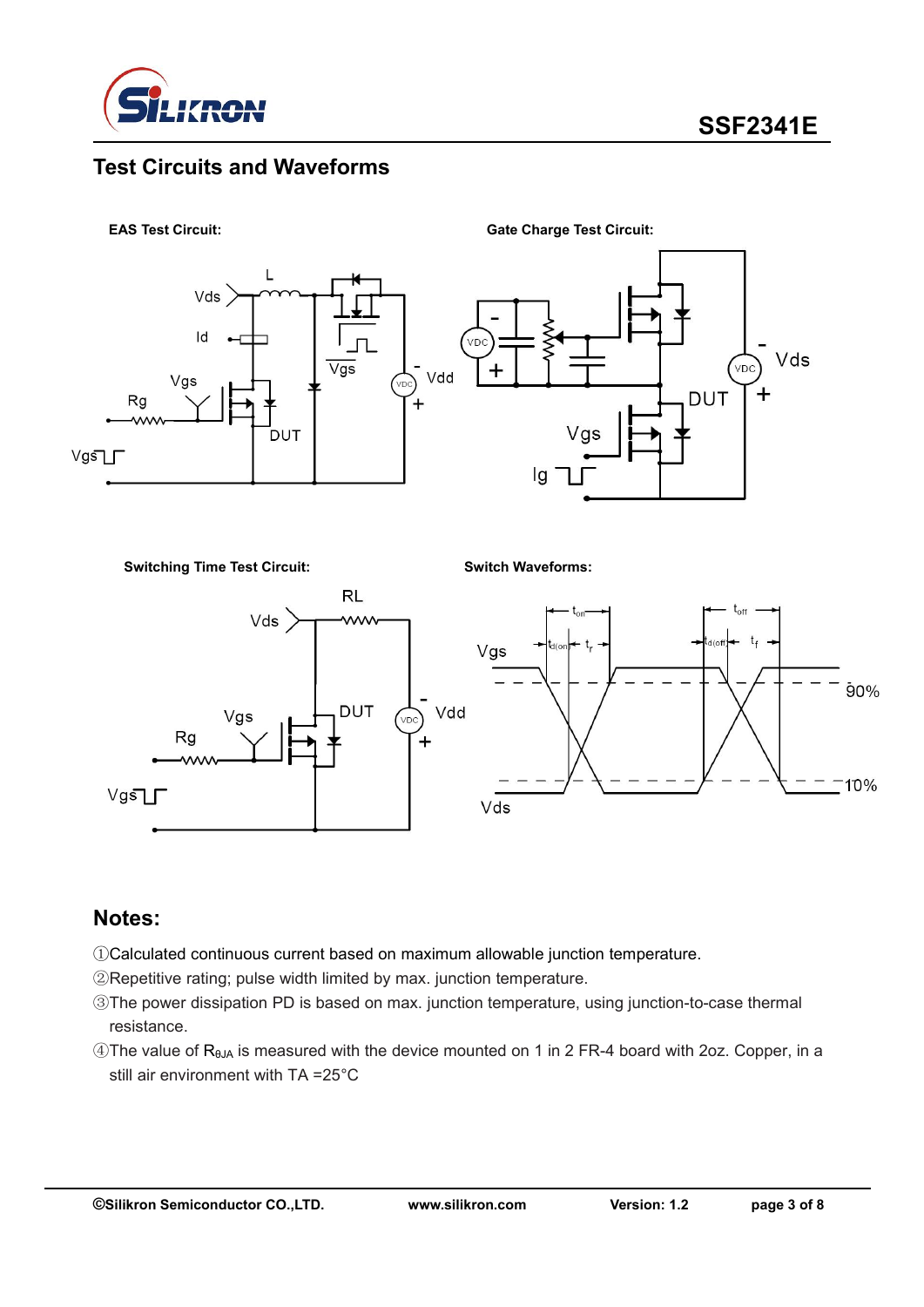

# **SSF2341E**

## **Typical Electrical and Thermal Characteristics**





**Figure 3. Drain-to-Source Breakdown Voltage vs. Case Temperature**



**Figure 1. Typical Output Characteristics Figure 2. Gate to Source Cut-off Voltage**



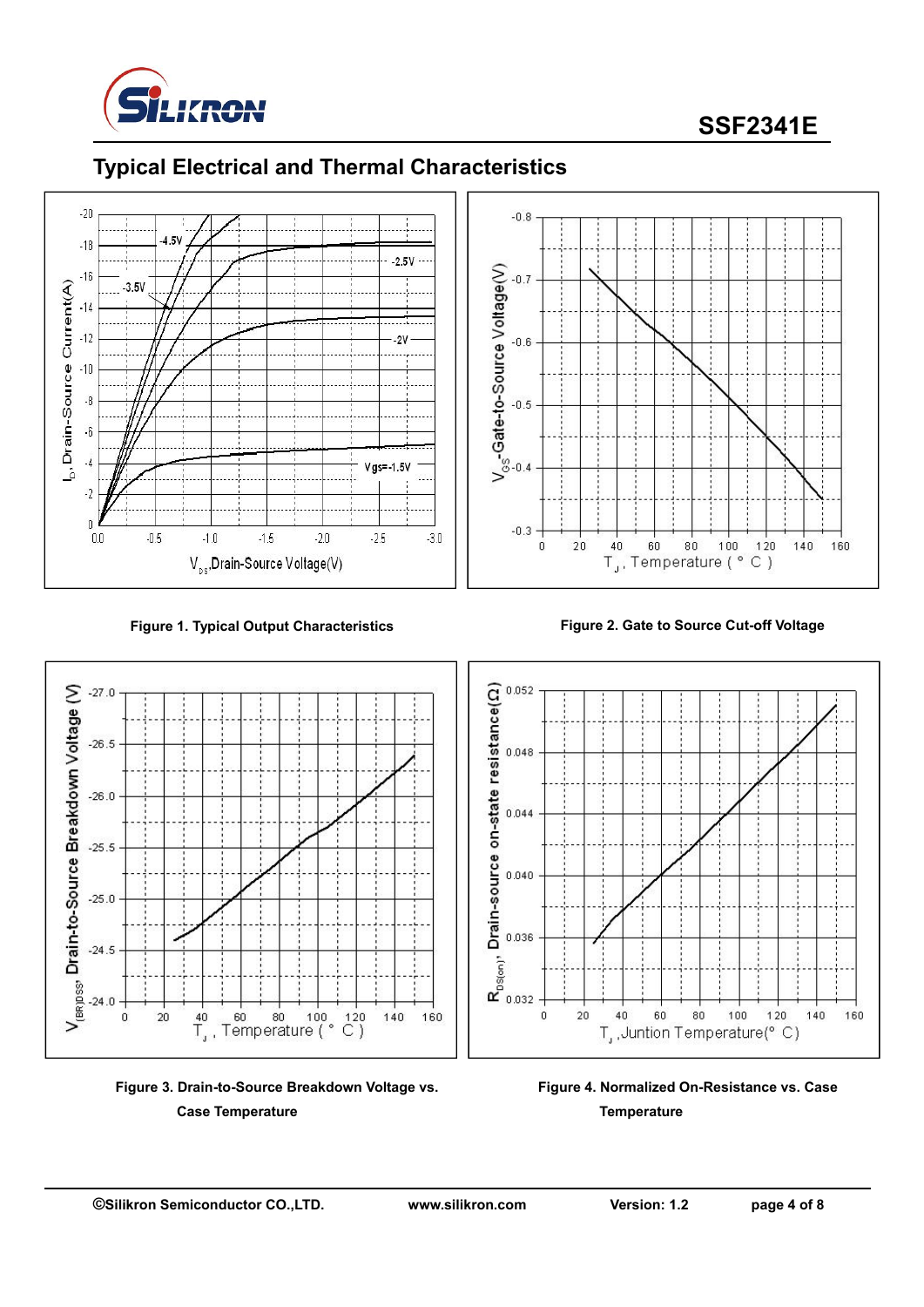



### **Typical Electrical and Thermal Characteristics**



**Figure 6. Typical Capacitance vs. Drain-to-Source Voltage**



**Figure7. Maximum Effective Transient Thermal Impedance Junction-to-Case**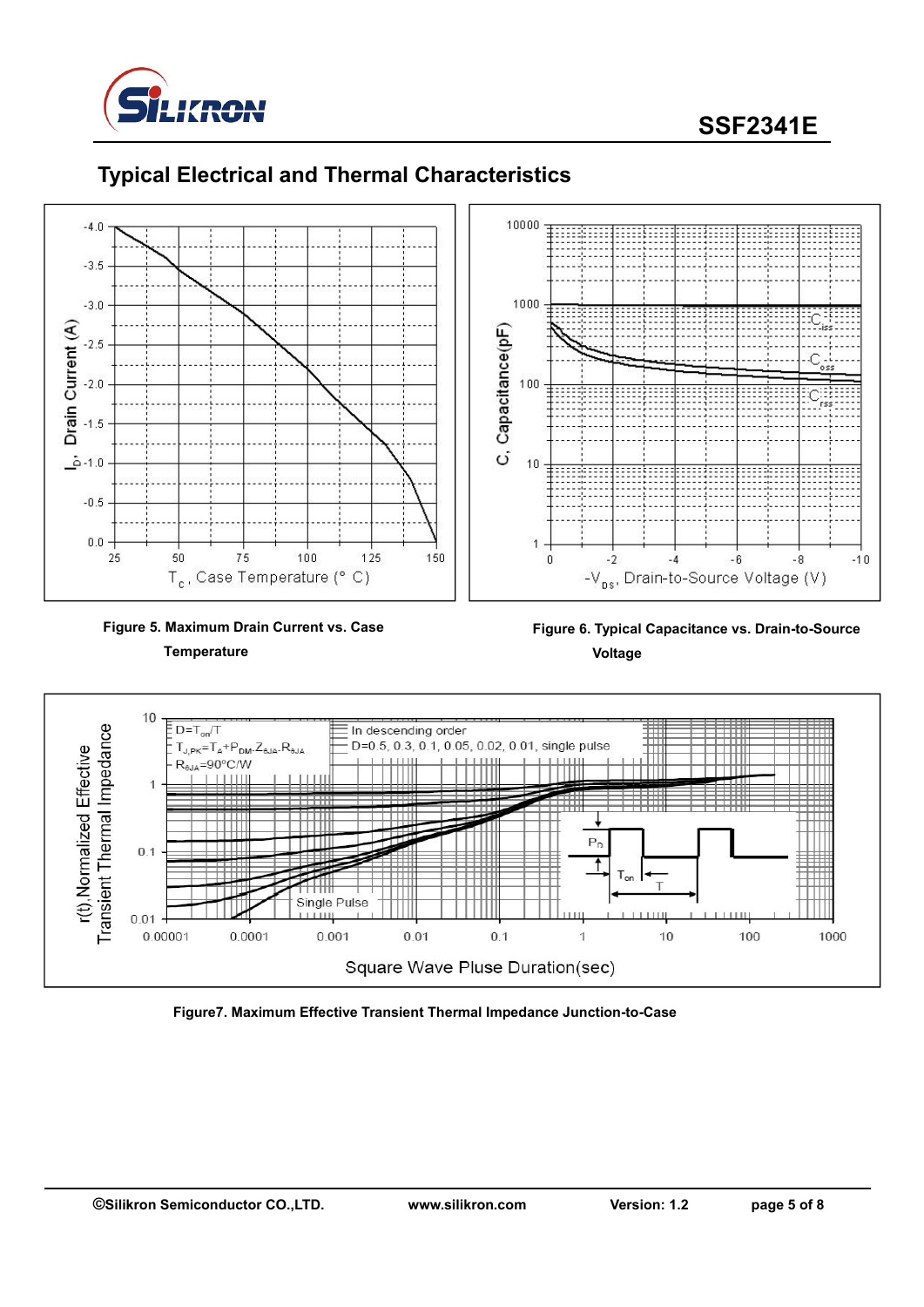

## **SSF2341E**

### **Mechanical Data**:

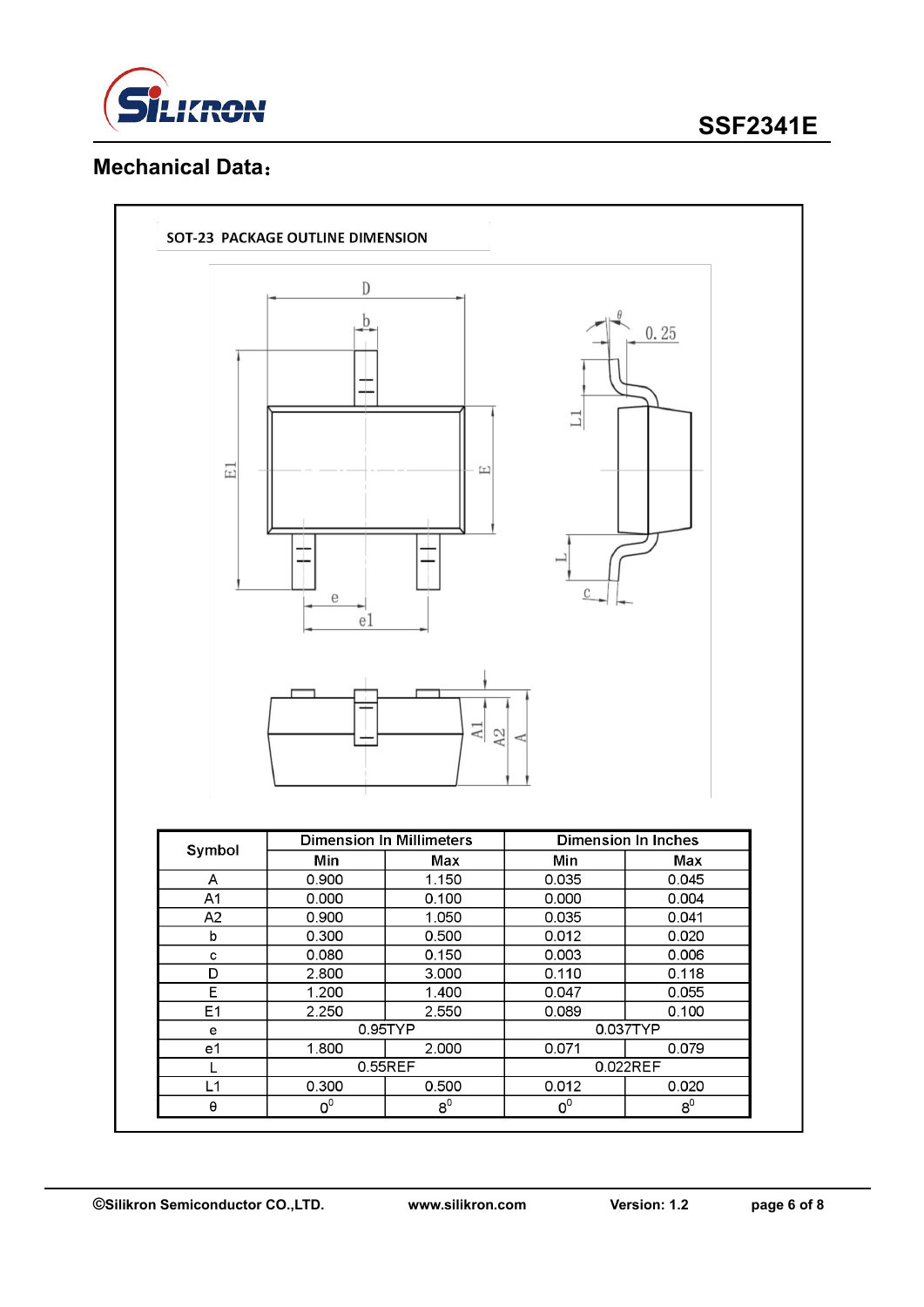

## **Ordering and Marking Information**

| Device Marking: 2341E |                                    |  |
|-----------------------|------------------------------------|--|
|                       | Package (Available)                |  |
|                       | <b>SOT-23</b>                      |  |
|                       | <b>Operating Temperature Range</b> |  |
|                       | C : -55 to 150 $\degree$ C         |  |
|                       |                                    |  |
|                       |                                    |  |

## **Devices per Unit**

| $\blacksquare$ Type | Tape | Package   Units/   Tapes/Inner<br>$\mathbf{Box}$ | Units/Inner<br>Box | Inner<br><b>Boxes/Carton   Box</b> | <b>Units/Carton</b> |
|---------------------|------|--------------------------------------------------|--------------------|------------------------------------|---------------------|
|                     |      |                                                  |                    | <b>Box</b>                         |                     |
| SOT <sub>23</sub>   | 3000 | 10                                               | 30000              |                                    | 120000              |

### **Reliability Test Program**

| <b>Test Item</b>   | <b>Conditions</b>                            | <b>Duration</b> | <b>Sample Size</b>  |
|--------------------|----------------------------------------------|-----------------|---------------------|
| High               | Tj=125℃ to 150℃ @                            | 168 hours       | 3 lots x 77 devices |
| <b>Temperature</b> | 80% of Max                                   | 500 hours       |                     |
| <b>Reverse</b>     | $V_{\text{DSS}}/V_{\text{CES}}/V_{\text{R}}$ | 1000 hours      |                     |
| Bias(HTRB)         |                                              |                 |                     |
| High               | Tj=150℃@ 100% of                             | 168 hours       | 3 lots x 77 devices |
| <b>Temperature</b> | Max V <sub>GSS</sub>                         | 500 hours       |                     |
| Gate               |                                              | 1000 hours      |                     |
| Bias(HTGB)         |                                              |                 |                     |